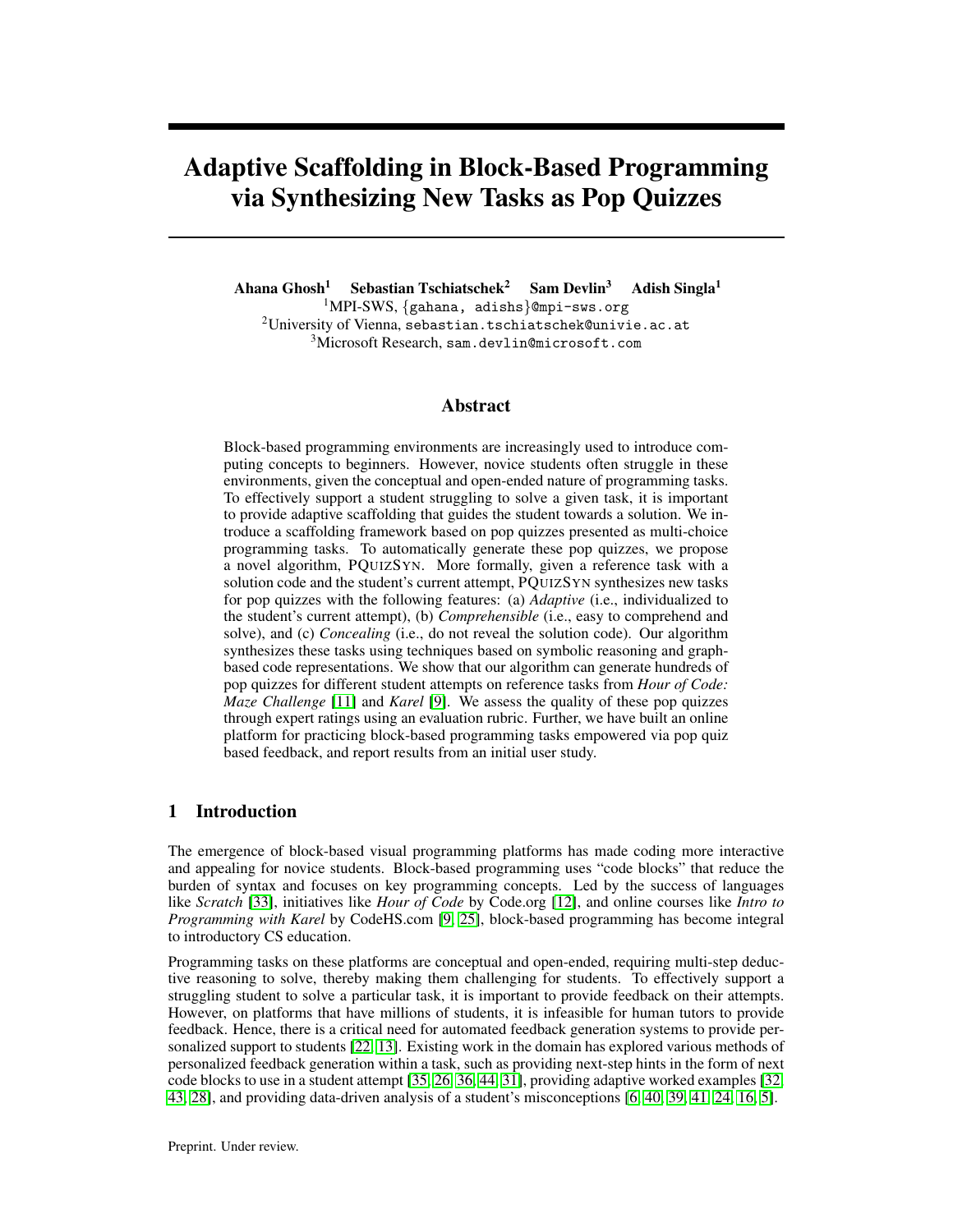<span id="page-1-1"></span>

Figure 1: Illustration of our pop quiz based framework. The "Task" panel shows an input task  $T<sup>in</sup>$ from HOC [\[11\]](#page-8-0), the student's current attempt  $C^{\text{in},\text{stu}}$ , and the solution code  $C^{\text{in},\star}$  (not revealed to the student). The student is currently unsuccessful in solving the task: the current attempt  $C<sup>in, stu</sup>$  does not solve the visual puzzle within the maximal number of permitted blocks (7 blocks) and does not use any of the required constructs (REPEATUNTIL and IFELSE constructs). The "Pop Quiz" panel shows a pop quiz generated by our algorithm in the form of task-code pair  $(T^{quiz}, C^{quiz})$  along with a multiple choice question, introducing the REPEATUNTIL construct. After the student solves the pop quiz, they resume working on the input task. The framework would be invoked when a student needs help; importantly, the pop quizzes presented to the student are adaptive w.r.t. the student's current attempt  $C<sup>in,stu</sup>$ . Moreover, our algorithm generates pop quizzes that are easy to comprehend and solve, and  $C^{quiz}$  sufficiently conceals  $C^{in,*}$ .

In this paper, we investigate an alternate method of personalized feedback generation that guides a student towards a task's solution while involving inquiry-driven and problem-solving aspects [\[14\]](#page-8-7). In particular, we introduce a scaffolding framework based on pop quizzes that contain new programming tasks presented as multi-choice questions.[1](#page-1-0) Our framework is inspired by prior studies that showed the efficacy of multi-choice questions in helping novice students learn to code [\[30,](#page-9-15) [42,](#page-9-16) [19,](#page-8-8) [38,](#page-9-17) [17\]](#page-8-9). The framework is designed to be invoked as follows: Given a task and a student's current unsuccessful attempt, the framework can help the student by presenting a pop quiz intended to resolve their misconception. For the scaffolding to be effective, we center the design of the new programming task for a pop quiz around three features: *Adaptive*, *Comprehensible*, and *Concealing*; see details in Fig. [1](#page-1-1) and Section [2.1.](#page-2-0) However, hand-crafting these new quizzes is time-consuming and potentially error-prone when required for a large number of tasks and different student attempts. To this end, we seek to *automatically* generate these pop quizzes by synthesizing new programming tasks.

#### <span id="page-1-2"></span>1.1 Key Challenges and Our Contributions

There are several challenges in synthesizing new visual programming tasks with the above mentioned features, including the following: (i) current techniques for synthesizing visual programming tasks do not adapt to student attempts [\[1\]](#page-8-10); (ii) the mapping from the space of visual tasks to their solution codes is highly discontinuous as shown in [\[1\]](#page-8-10), and hence task mutation based techniques are ineffective [\[37,](#page-9-18) [27\]](#page-9-19); (iii) the space of possible tasks and their solutions is potentially unbounded, and hence techniques that rely on exhaustive enumeration are intractable [\[37,](#page-9-18) [2,](#page-8-11) [4\]](#page-8-12).

In this work, we develop a novel algorithm, PQUIZSYN, that synthesizes pop quizzes with the desirable features of our scaffolding framework. Our algorithm overcomes the above-mentioned

<span id="page-1-0"></span><sup>&</sup>lt;sup>1</sup>We refer to these multi-choice questions as "pop quizzes" as the framework could present these quizzes whenever a student needs help [\[7\]](#page-8-13).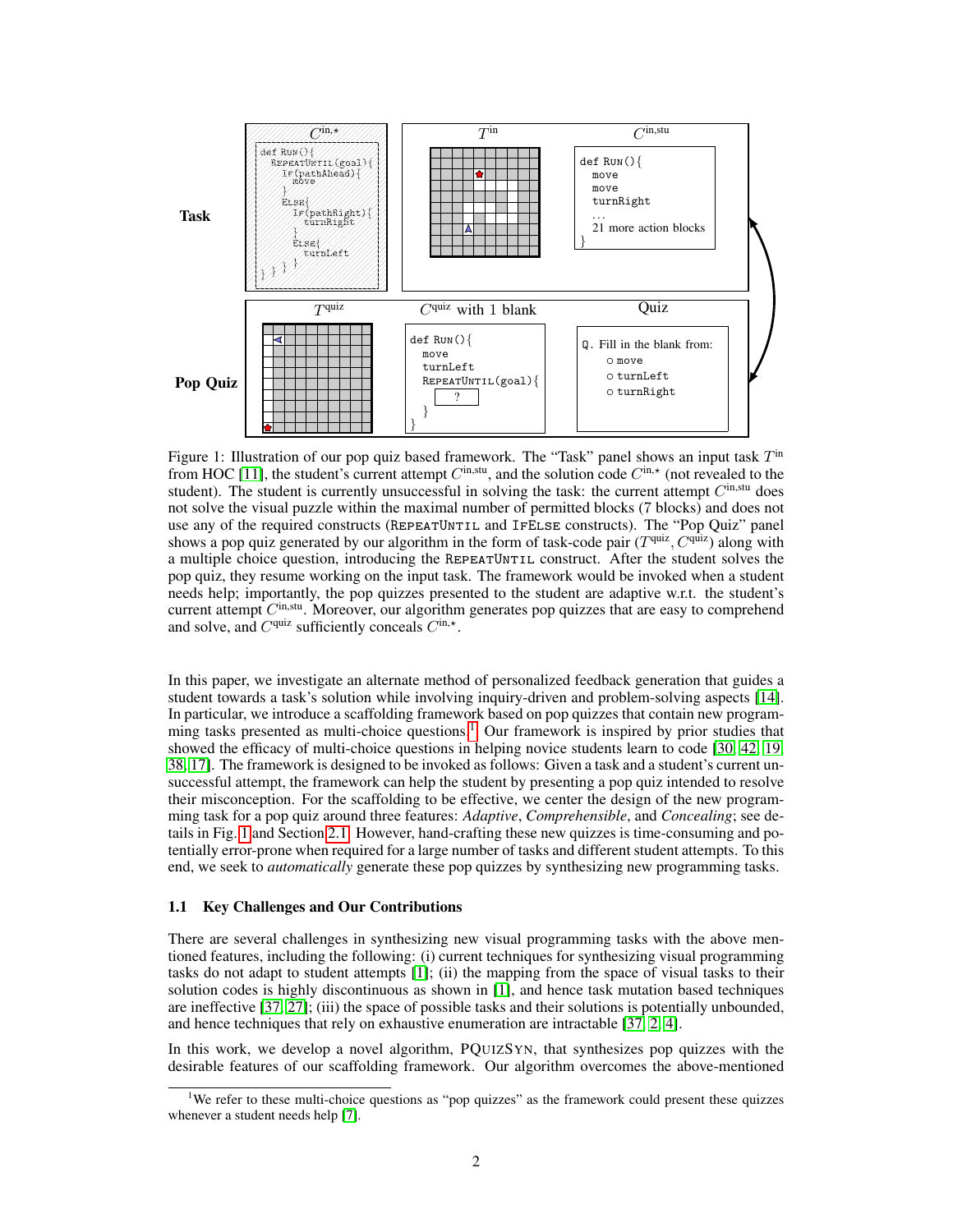challenges by using techniques of symbolic execution, search algorithms, and graph-based code representations. Our key contributions are: (I) We present a modular and extensible algorithm for generating pop quizzes that operates in three stages (see Sections [2](#page-2-1) and [3\)](#page-3-0);<sup>[2](#page-2-2)</sup> (II) We show that our approach can generate hundreds of pop quizzes for different types of student attempts on reference tasks from real-world programming platforms (see Section [4\)](#page-4-0); (III) We assess the quality of our algorithm through expert ratings using a multi-dimensional evaluation rubric (see Section [5\)](#page-5-0);  $(IV)$ We have built an online platform with our framework and demonstrate the utility of pop quiz based feedback through an initial user study (see Section  $6$ ).<sup>[3](#page-2-3)</sup>

#### 1.2 Additional Related Work

Feedback via modelling programming concepts. Apart from the above-mentioned methods such as next-step hints, there has been extensive work on feedback generation via modelling programming concepts. Here, several techniques have been proposed, including: (a) detecting challenging concepts by analyzing student attempts [\[6,](#page-8-4) [40,](#page-9-11) [39\]](#page-9-12); (b) discovering student misconceptions using task-specific rubrics and neural program embeddings [\[41\]](#page-9-13); (c) defining concepts through knowledge components [\[34,](#page-9-20) [15,](#page-8-14) [3\]](#page-8-15).

Evaluation of feedback methods. An important aspect to consider when developing feedback generation methods is their evaluation criteria. Most next-step feedback generation methods are evaluated based on expert annotations or automated procedures [\[26,](#page-9-4) [24,](#page-9-14) [29\]](#page-9-21). In contrast, exampledriven feedback techniques are typically evaluated using a multi-dimensional rubric [\[32,](#page-9-8) [43\]](#page-9-9). In our work, we evaluate the scaffolding framework through expert ratings using a rubric, as well as an initial user study.

## <span id="page-2-1"></span>2 Problem Setup and Definitions

In this section, we formalize our objective and introduce important technical definitions.

#### <span id="page-2-0"></span>2.1 Problem Setup

Task space. We define the space of tasks as  $\mathbb{T}$ . A task  $T \in \mathbb{T}$  consists of a visual puzzle and a set of available types of code blocks (e.g., move,  $REPEATUNTIL$ ) allowed in the solution code. Additionally, the solution code must be within a certain size threshold in terms of the number of code blocks. We denote the current task that a student is solving as  $T^{\text{in}} \in \mathbb{T}$ ; see  $T^{\text{in}}$  in Fig. [1.](#page-1-1) In this work, we use tasks from *Hour of Code: Maze Challenge* [\[11\]](#page-8-0) by Code.org [\[10\]](#page-8-16) and *Intro to Programming with* Karel [\[9\]](#page-8-1) by CodeHS.com [\[8\]](#page-8-17); henceforth, we refer to them as HOC and Karel tasks, respectively.

Code space. We define the space of all possible codes as C and represent them using a *Domain Specific Language* (DSL) [\[20\]](#page-8-18). In particular, for codes relevant for HOC and Karel tasks, we use a DSL based on [\[1\]](#page-8-10). A code  $C \in \mathbb{C}$  has the following attributes:  $C_{\text{blocks}}$  is the set of types of code blocks used in C, C<sub>size</sub> is the number of blocks used, and C<sub>depth</sub> is the depth of the *Abstract Syntax Tree* of C. We denote a distance metric in this space as  $D_{\mathbb{C}}$ . For a given  $C \in \mathbb{C}$  and a positive integer *l*, we define a neighborhood function as  $\mathcal{N}_{\mathbb{C}}(C, l) = \{C' \mid D_{\mathbb{C}}(C', C) \leq l\}$ . The solution code  $C^{\text{in},\star} \in \mathbb{C}$  for the task  $T^{\text{in}}$  solves the visual puzzle using the allowed types of code blocks within the specified size threshold. A student attempt for  $T^{\text{in}}$  is denoted as  $C^{\text{in}, \text{stu}} \in \mathbb{C}$ .

**Objective.** For an input task  $T^{\text{in}}$  with solution code  $C^{\text{in},*}$  and given the current student attempt  $C^{\text{in},\text{stu}}$ , our objective is to generate a pop quiz in form of a new task-code pair  $(T^{\text{quiz}}, C^{\text{quiz}})$  designed on the basis of the following features: (i) *Adaptive*, i.e.,  $C^{quiz}$  accounts for  $C^{in,*}$  and  $C^{in,sti}$ , ensuring that C<sup>quiz</sup> is individualized to the student's current attempt; (ii) *Comprehensible*, i.e., C<sup>quiz</sup> solves  $T<sup>quiz</sup>$  correctly and the pop quiz is easy to comprehend/solve without confusing the student; (iii) *Concealing*, i.e.,  $D_{\mathbb{C}}(C^{\text{quiz}}, \hat{C}^{\text{in},*})$  is high, ensuring that  $C^{\text{quiz}}$  sufficiently conceals the solution code Cin,\* and does not directly reveal it in order to encourage problem-solving aspects.

<span id="page-2-2"></span><sup>&</sup>lt;sup>2</sup>Implementation of the algorithm is publicly available at

[https://github.com/machine-teaching-group/aied2022\\_pquizsyn\\_code](https://github.com/machine-teaching-group/aied2022_pquizsyn_code)

<span id="page-2-3"></span><sup>3</sup>Online platform is publicly available at <https://www.teaching-blocks-hints.cc/>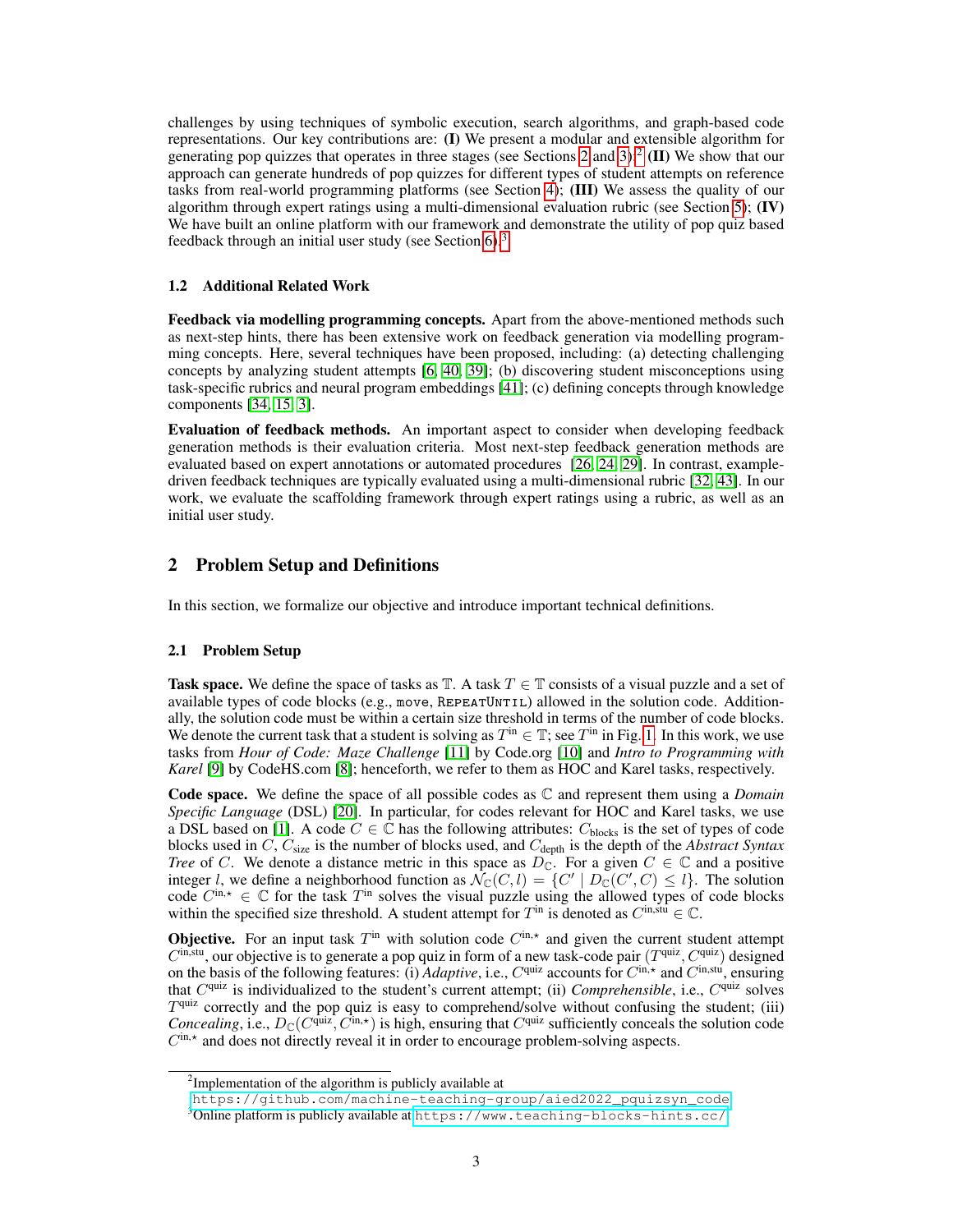#### <span id="page-3-1"></span>2.2 Technical Definitions

Sketch space. We capture the key conceptual elements of a code using a higher level abstraction called a *sketch* [\[37,](#page-9-18) [2\]](#page-8-11). The sketch of a code preserves its important programming constructs. Similar to the code DSL, we define the sketch space  $\mathbb S$  using a sketch DSL based on [\[1\]](#page-8-10). Similar to the *Abstract Syntax Tree* representation of a code, we represent a sketch as a tree having the programming constructs as its nodes. The mapping from the code space to the sketch space is captured by the many-to-one map,  $\Psi: \mathbb{C} \to \mathbb{S}$ , i.e., the representation of a code C in  $\mathbb{S}$  is given by  $\Psi(C)$ . As S is an abstraction of C, multiple elements of C can correspond to a single element in S. Similar to  $D_{\mathbb{C}}$  and  $\mathcal{N}_{\mathbb{C}}$ , we denote a distance metric in the sketch space as  $D_{\mathbb{S}}$  and a neighborhood function as  $\widetilde{\mathcal{N}}_{\mathbb{S}}(S, l) = \{ S' \mid D_{\mathbb{S}}(S', S) \leq l \}$  for a given  $S \in \mathbb{S}$  and a positive integer l.

**Sketch substructures.** For a sketch  $S$ , we define a substructure as a sub-tree containing the nodes of S up to a particular depth and sharing the same root node; note that a substructure of a sketch is also a sketch. We denote the set of all substructures of S as  $SUBSTRUCTS(S) \subseteq S$ ; the size of the set  $SUBSTRUCTS(S)$  is typically small. For example, the sketch shown in Fig. [2b](#page-4-1) has the following 4 substructures: (i) {Run}, (ii) {Run {RepeatUntil(goal)}}, (iii) {Run {RepeatUntil(goal){IfElse (B)} }, and (iv)  $\{\text{Run } \{ \text{REPERTUNITIL}(goal) \}$  [FELSE (B) $\{\{\}, \{\text{IFELSE (B)}\}\}\$  }.

**Code reductions.** For a code  $C \in \mathbb{C}$  with sketch  $S := \Psi(C)$ , consider one of the sketches  $S_{sub} \in$  SUBSTRUCTS(S). We define the set of code reductions of C w.r.t. sketch  $S_{sub}$  as all codes obtained by removing one or more nodes of  $C$  while preserving the sketch  $S_{sub}$ ; note that the reduction of a code is also a code. We denote the set of all reductions as REDCODES(C |  $S_{\text{sub}} \subseteq \mathbb{C}$ . For example, for  $C^{\text{in},\star}$  in Fig. [1](#page-1-1) and  $S_{\text{sub}} = \{\text{Run}\{\text{REpearUnrit}(goal)\}\}\,$ the set REDCODES( $C^{in,*}$  |  $S_{sub}$ ) has the following 3 codes: (i) {RUN {REPEATUNTIL(goal){move}}}, (ii) {Run{RepeatUntil(goal){turnRight}}}, and (iii) {Run{RepeatUntil(goal){turnLeft}}}.

# <span id="page-3-0"></span>3 Our Algorithm PQUIZSYN

In this section, we present our algorithm that generates pop quizzes via synthesizing new tasks. One might be tempted to synthesize tasks by first generating a new visual puzzle and then obtaining its solution code. As discussed in Section [1](#page-0-0) and shown in [\[1\]](#page-8-10), the mapping from the space of visual tasks to their solution codes is highly discontinuous and reasoning about desirable tasks directly in the task space is ineffective. However, the task synthesis algorithm from [\[1\]](#page-8-10) is not applicable to our work as we seek to generate tasks that also account for the student's current attempt. To this end, we develop a novel algorithm PQUIZSYN (*Programming Pop Quizzes via Synthesis*) that generates tasks adaptive to the student's current attempt. Our algorithm operates in three stages: (i) Stage 1 generates a sketch based on the task's solution code and the student's current attempt; (ii) Stage 2 instantiates this sketch in the form of a new task-code pair; (iii) Stage 3 generates the pop quiz from the new task-code pair. Fig. [2a](#page-4-1) illustrates these stages, and details are provided below.

#### <span id="page-3-2"></span>3.1 Stage 1: Generating the Pop Quiz Sketch  $S<sup>quiz</sup>$

We begin by describing Stage 1 of our algorithm as illustrated in Fig. [2a.](#page-4-1) In this stage, GetSketch() routine returns a suitable sketch  $S<sup>quiz</sup>$  that is instantiated in the later stages. The input to the routine is the student sketch  $S^{\text{in},\text{stu}} := \Psi(C^{\text{in},\text{stu}})$  and solution sketch  $S^{\text{in},\star} := \Psi(C^{\text{in},\star})$ . By operating on the sketch space first, we can generate meaningful and adaptive codes in the later stages. To generate pop quizzes based on the features mentioned in Section [2.1,](#page-2-0) we require the sketch of the pop quiz  $S<sup>quiz</sup>$  to have the following attributes: (i)  $S<sup>quiz</sup>$  should direct the student towards the solution sketch  $S^{\text{in},\star}$ , i.e.,  $D_{\mathbb{S}}(S^{\text{quiz}}, S^{\text{in},\star})$  should be low; (ii)  $S^{\text{quiz}}$  should be adaptive w.r.t. the student's sketch  $S^{\text{in}, \text{stu}}$ , i.e.,  $S^{\text{quiz}} \in \mathcal{N}_{\mathbb{S}}(S^{\text{in}, \text{stu}}, l)$  for a low value of l. While these conditions ensure that  $S^{\text{quiz}}$  directs the student towards the solution sketch and is adaptive, it could potentially lead to a sketch that does not belong to the set of substructures of the solution sketch, i.e.,  $S^{\text{quiz}} \notin \text{SUBSTRUCTS}(S^{\text{in},*})$ —in that case, there is no valid code reduction of  $C^{in,*}$  w.r.t.  $S^{quiz}$  (see Section [2.2\)](#page-3-1) and this makes it challenging to instantiate sketches into desirable codes  $C<sup>quiz</sup>$  (see algorithm variant PQS-ONEHOP in Section [5](#page-5-0) and Footnote [4\)](#page-4-2). Hence, Get Sketch() generates  $S<sup>quiz</sup>$  as follows (see Fig. [3\)](#page-4-1):

- (i) Pick  $\hat{l}$  as  $\min l \in \{1, 2, ...\}$  s.t.  $\mathcal{N}_{\mathbb{S}}(S^{\text{in}, \text{stu}}, l) \cap \text{SUBSTRUCTS}(S^{\text{in}, \star})$  is non-empty.
- (ii) Generate  $S^{\text{quiz}} \in \text{argmin}_{S \in \mathcal{N}_{\mathbb{S}}(S^{\text{in},\text{stu}}; \hat{l})} \cap \text{SUBSTRUCTS}(S^{\text{in},\star})} D_{\mathbb{S}}(S, S^{\text{in},\star}).$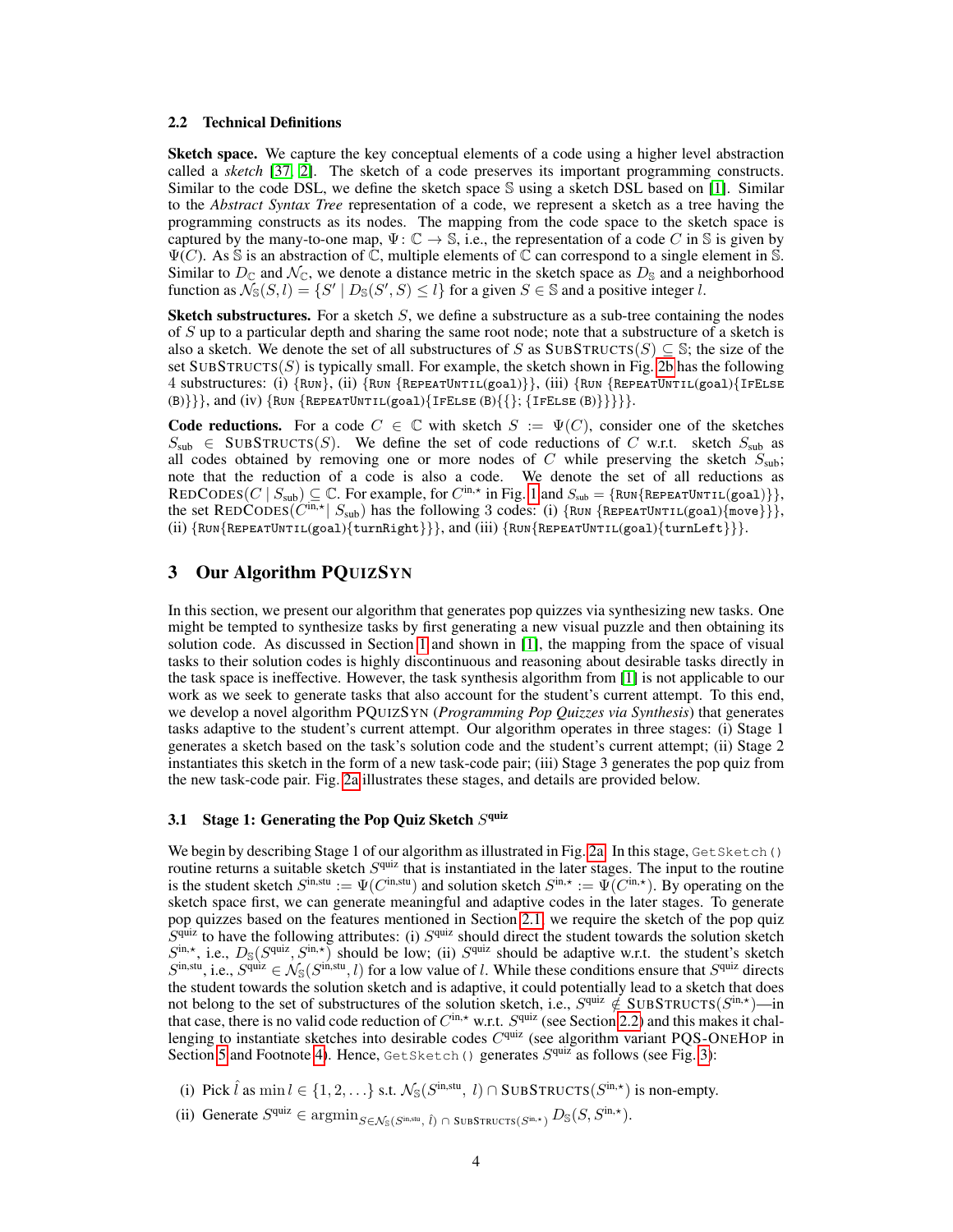<span id="page-4-1"></span>



Figure 2: (a) illustrates PQUIZSYN. In particular, we can instantiate the presented algorithm using input task  $T<sup>in</sup>$ , its solution code  $C^{\text{in},\star}$ , and the current student attempt  $C^{\text{in},\text{stu}}$  from Fig. [1.](#page-1-1) The sketch of  $C^{\text{in},\star}$  is shown in (b), sketch of  $C^{\text{in},\text{stu}}$  is shown in (c), sketch of  $C^{quiz}$  is shown in (d), and the code of the pop quiz  $C<sup>quiz</sup>$  is shown in (e).

Figure 3: PQUIZSYN Stage 1 for the scenario shown in Fig. [1.](#page-1-1) X shows substructures of  $\overline{S}^{\text{in},\star}$ in l-hop neighborhoods of  $S^{in, stu}$  for  $l \in \{1, 2, 3\}$ . Details are provided in Section [3.1.](#page-3-2)

#### <span id="page-4-3"></span>3.2 Stage 2: Synthesizing  $(T^{\text{quiz}}, C^{\text{quiz}})$  from  $S^{\text{quiz}}$

Next, we describe Stage 2 of our algorithm. We first generate  $C^{quiz}$  from  $S^{quiz}$ , as illustrated in Stage 2(i) of Fig. [2a.](#page-4-1) Specifically, for a sketch  $S<sup>quiz</sup>$  generated in Stage 1, we employ the *code mutation* methodology proposed in [\[1\]](#page-8-10) to obtain a code  $C<sup>quiz</sup>$ . However, this methodology requires a meaningful starting code  $C^{seed}$ . Since  $S^{quiz} \in SUBSTRUCTS(S^{in,*})$  by the design of Stage 1, we begin by picking  $C^{seed}$  from the set REDCODES( $C^{in,*}$ )  $S^{quiz}$ ).<sup>[4](#page-4-2)</sup> The methodology of [\[1\]](#page-8-10) provides us multiple code mutations of  $C^{seed}$ . The extent to which these code mutations differ from  $C^{seed}$ and  $C^{\text{in},\star}$  is controlled by the constraints imposed based on the values of the boolean variables, conditionals, and action blocks (move, turnLeft, turnRight, pickMarker, putMarker) of  $C^{\rm seed}$ , as well as constraints on the size of the obtained code. Specifically, these mutations allow us to control the extent to which  $D_{\mathbb{C}}(C^{\text{quiz}}, C^{\text{in},*})$  varies, which is a desired feature as stated in Section [2.1.](#page-2-0)

Next, we generate a new task  $T<sup>quiz</sup>$  from a code  $C<sup>quiz</sup>$  as illustrated in Stage 2(ii) of Fig. [2a.](#page-4-1) Specifically, we generate  $T^{quiz}$  such that its solution code is  $C^{quiz}$ . We achieve this using techniques of symbolic execution and best-first search, building on the task synthesis methodology presented in [\[1\]](#page-8-10).

#### 3.3 Stage 3: Generating Multi-Choice Question from  $(T^{\text{quiz}}, C^{\text{quiz}})$

In this stage, we generate a pop quiz with a fixed set of answer choices; see Figs. [1](#page-1-1) and [5.](#page-6-1) We pick a task-code pair  $(T^{\text{quiz}}, C^{\text{quiz}})$ , and expose only a part of  $C^{\text{quiz}}$  determined by an exposure parameter  $k$ , i.e.,  $C^{quiz}$  contains k blanks. These blanks must be filled out by the student from the set of answer choices in a manner that would solve  $T<sup>quiz</sup>$ . Specifically, we generate the pop quiz with  $k = 1$ blanks. To obtain the blank for the quiz, we do an in-order traversal of  $C<sup>quiz</sup>$  and leave out the last leaf node as blank.

## <span id="page-4-0"></span>4 PQUIZSYN on Real-World Tasks

In this section, we present the performance of PQUIZSYN on six reference tasks taken from realworld block-based programming platforms: HOC [\[11\]](#page-8-0) and Karel [\[9\]](#page-8-1). The set of these tasks along with their sources are mentioned in Fig. [4.](#page-5-1) These tasks differ in complexity, measured in terms of the programming constructs of their solution code as illustrated by the diversity of their respective solution sketches  $S^{\text{in},\star}$ . For the exhaustive set of substructures of  $S^{\text{in},\star}$ , Fig. [4](#page-5-1) lists the total number

<span id="page-4-2"></span><sup>&</sup>lt;sup>4</sup>When  $S^{\text{quiz}} \notin \text{SUBSTRUCTS}(S^{\text{in},\star})$ , we set  $C^{\text{seed}}$  as a random instantiation of  $S^{\text{quiz}}$  – see algorithm variant PQS-ONEHOP in Section [5.](#page-5-0)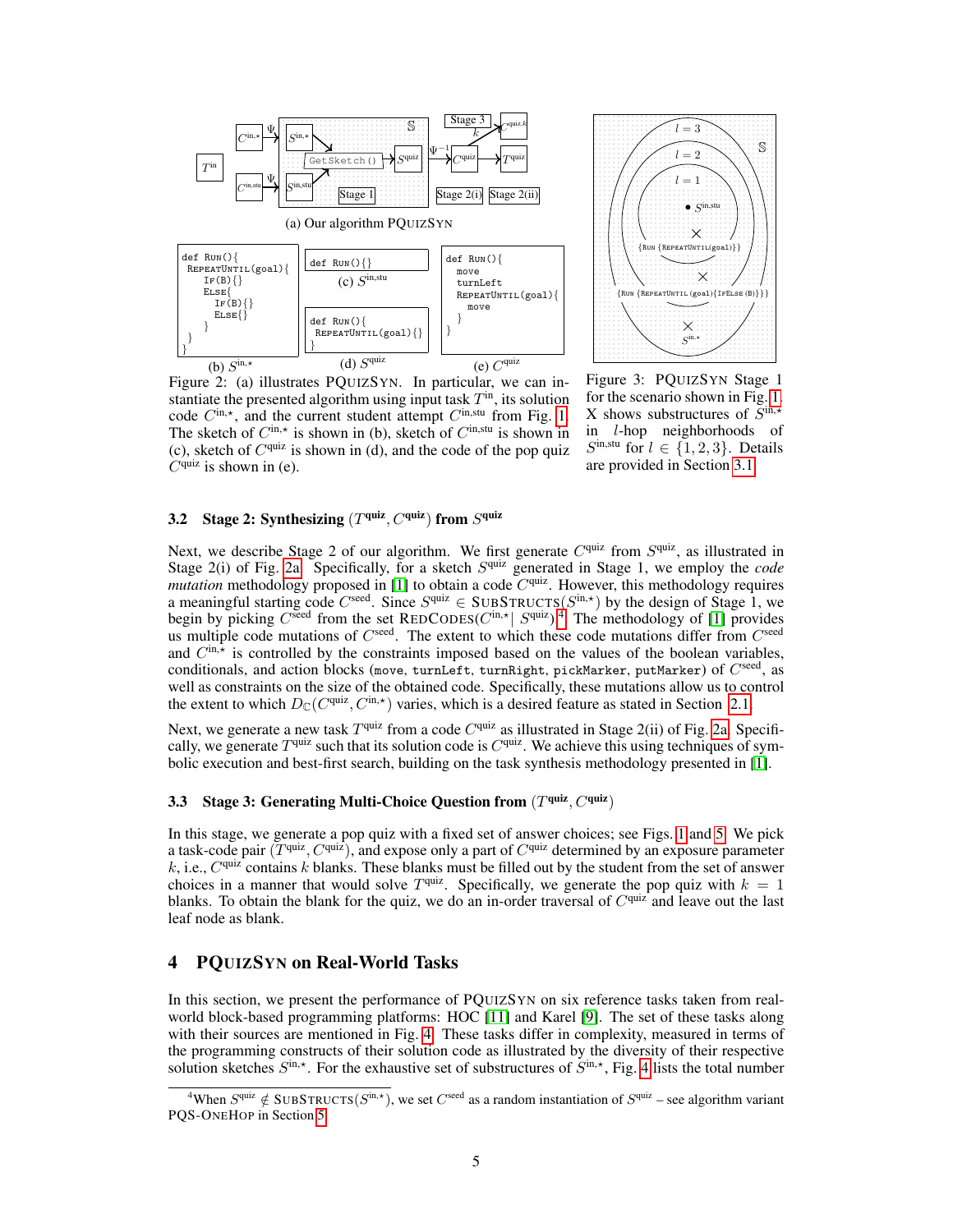<span id="page-5-1"></span>

| Name, source for $Tin$          | $C_{\text{size}}^{\text{in},\star}$ , $S^{\text{in},\star}$ for $T^{\text{in}}$ | S <sub>quiz</sub><br>$\in$ SUBSTRUCTS( $S^{\text{in},\star}$ )               | $\#C^{\text{quiz}}$           | $\#T^{\text{quiz}}$    |
|---------------------------------|---------------------------------------------------------------------------------|------------------------------------------------------------------------------|-------------------------------|------------------------|
| $T-1$<br><b>HOC:Maze08</b> [11] | $\{Run\}$ REPEAT; REPEAT}}                                                      | $\{Run\}$<br>$\{Run\{REPEAT\}\}\$<br>$Sin,*$                                 | 22<br>34                      | 220<br>340             |
|                                 |                                                                                 | {RUN}                                                                        | 179<br>10                     | 1790<br>100            |
| $T-2$<br><b>HOC:Maze16</b> [11] | 5<br>$\{Run\{RUNTIL\{IF\}\}\}\$                                                 | $\{RUN \{RUNTIL\}\}\$<br>$\mathcal{S}^{\text{in},\star}$                     | 6<br>19                       | 60<br>190              |
| $T-3$<br><b>HOC:Maze18</b> [11] | 5<br>$\{Run\}$ (RUNTIL $\{IFELSE\}$ )                                           | {RUN}<br>$\{RUN \{RUNTIL\}\}\$<br>$Sin,*$                                    | 10<br>6<br>9                  | 100<br>60<br>90        |
| $T-4$<br><b>HOC:Maze20</b> [11] | $\{Run\{RUNTIL\{IFELSE\{\{\};\{IFELSE\}\}\}\}\}\$                               | {RUN}<br>$\{RUN \{RUNTIL\}\}\$<br>$\{Run\{{RUNTIL}{{IFELSE}}\}\}$<br>$Sin,*$ | 10<br>6<br>9<br>10            | 100<br>60<br>90<br>100 |
| $T-5$<br>Karel:Opposite [9]     | $\{Run\{REPERT\{IFElse\}\}\}\$                                                  | {RUN}<br>$\{Run\{REPEAT\}\}\$<br>$S^{\text{in},\star}$                       | $\overline{73}$<br>118<br>343 | 730<br>1180<br>3430    |
| T-6<br>Karel:Diagonal [9]       | $\{Run\{White\}\}$                                                              | {RUN}<br>$S^{\text{in},\star}$                                               | 447<br>579                    | 4470<br>5790           |

Figure 4: PQUIZSYN applied to six HOC and Karel reference tasks; see Section [4](#page-4-0) for details. For brevity, sketches have been abbreviated, e.g.,  $REPERTUNITIL(goal)$  as RUNTIL.

of pop quizzes, in the form of unique task-code pairs  $(T^{\text{quiz}}, C^{\text{quiz}})$ , generated by our algorithm. As can be seen in the figure, our algorithm generates 50 to 1000s of pop quizzes for each substructure. For any potential student attempt on these tasks, Stage 1 of PQUIZSYN would generate one of these task-specific substructures by design – hence, for every attempt we can present several unique yet adaptive pop quizzes to the student. Note that, our algorithm generates higher number of tasks than codes for each substructure. This is because the task synthesis methodology used in Stage 2(ii) can generate more than one task for a single code in Stage 2(ii) of Fig. [2a.](#page-4-1) In particular, for each new code, we obtain 10 diverse tasks. For instance, Fig. [1](#page-1-1) and Fig. [5](#page-6-1) illustrate pop quizzes generated by PQUIZSYN for the specific student attempts on tasks T-4 and T-5, respectively.

## <span id="page-5-0"></span>5 Expert Study via Multi-Dimensional Rubric

In this section, we evaluate PQUIZSYN w.r.t. the desired features specified in the objective, i.e., *Adaptive*, *Comprehensible*, and *Concealing* (see Section [2.1\)](#page-2-0). In particular, we seek to compare PQUIZSYN with its variants resulting from different design choices in Section [3.](#page-3-0) To this end, we conduct an expert study via a multi-dimensional rubric.

Variants of PQUIZSYN algorithm. We compare the performance of PQUIZSYN with the following variants: PQS-FULLHOP, PQS-ONEHOP, and PQS-REDCODE. PQS-FULLHOP and PQS-ONEHOP differ from PQUIZSYN only in the GetSketch() routine used in Stage 1 of Fig. [2a](#page-4-1) when generating  $S<sup>quiz</sup>$ . In particular, Stage 1 of PQS-FULLHOP always returns the sketch of the solution code, i.e.,  $S^{\text{quiz}} := S^{\text{in},\star}$ ; Stage 1 of PQS-ONEHOP returns a sketch directly from the 1-hop neighborhood of  $S^{\text{in},\text{stu}}$ , i.e.,  $S^{\text{quiz}} \in \mathcal{N}_{\mathbb{S}}(S^{\text{in},\text{stu}}, 1)$ . The third baseline, PQS-REDCODE, differs from PQUIZSYN only in Stage 2(i) of Fig. [2a](#page-4-1) when generating  $C^{quiz}$  from  $S^{quiz}$ . In particular, Stage 2(i) of PQS-REDCODE generates  $C^{quiz}$  as a direct reduction of the solution code w.r.t. the sketch obtained in Stage 1, i.e.,  $C^{quiz} \in \text{REDCODEs}(C^{in,*} | S^{quiz}).$ 

Simulated student attempts. For this expert evaluation, we simulated unsuccessful student attempts as seen in block-based programming domains [\[26\]](#page-9-4). In particular, for each reference task, we manually created four student attempts as follows: (a) Stu-A: C<sup>tin,stu</sup> uses only action blocks, i.e., (move, turnLeft, turnRight, pickMarker, putMarker); (b) Stu-B:  $C^{\text{in,stu}}$  uses a subset of programming constructs in  $C^{\text{in},*}$ ; (c) Stu-C:  $C^{\text{in},\text{stu}}$  is structurally the same as  $C^{\text{in},*}$ , i.e.,  $S^{\text{in},\text{stu}} = \hat{S}^{\text{in},*}$ ; (d) Stu-D:  $C^{\text{in},\text{stu}}$  has a structure more complex than  $C^{\text{in},\star}$ . These four types of attempts exhaustively cover all the scenarios that an algorithm might encounter when deployed (see Section [6\)](#page-6-0).

**Multi-dimensional evaluation rubric.** Inspired by the evaluation rubric in [\[32,](#page-9-8) [43\]](#page-9-9), we assess pop quizzes on a multi-dimensional rubric with three attributes, each rated on a three-point Likert scale (with higher scores being better). More concretely, we have: (i) *Adaptive* attribute measuring the degree of individualization of the pop quiz to the current student attempt (3: high; 2: medium;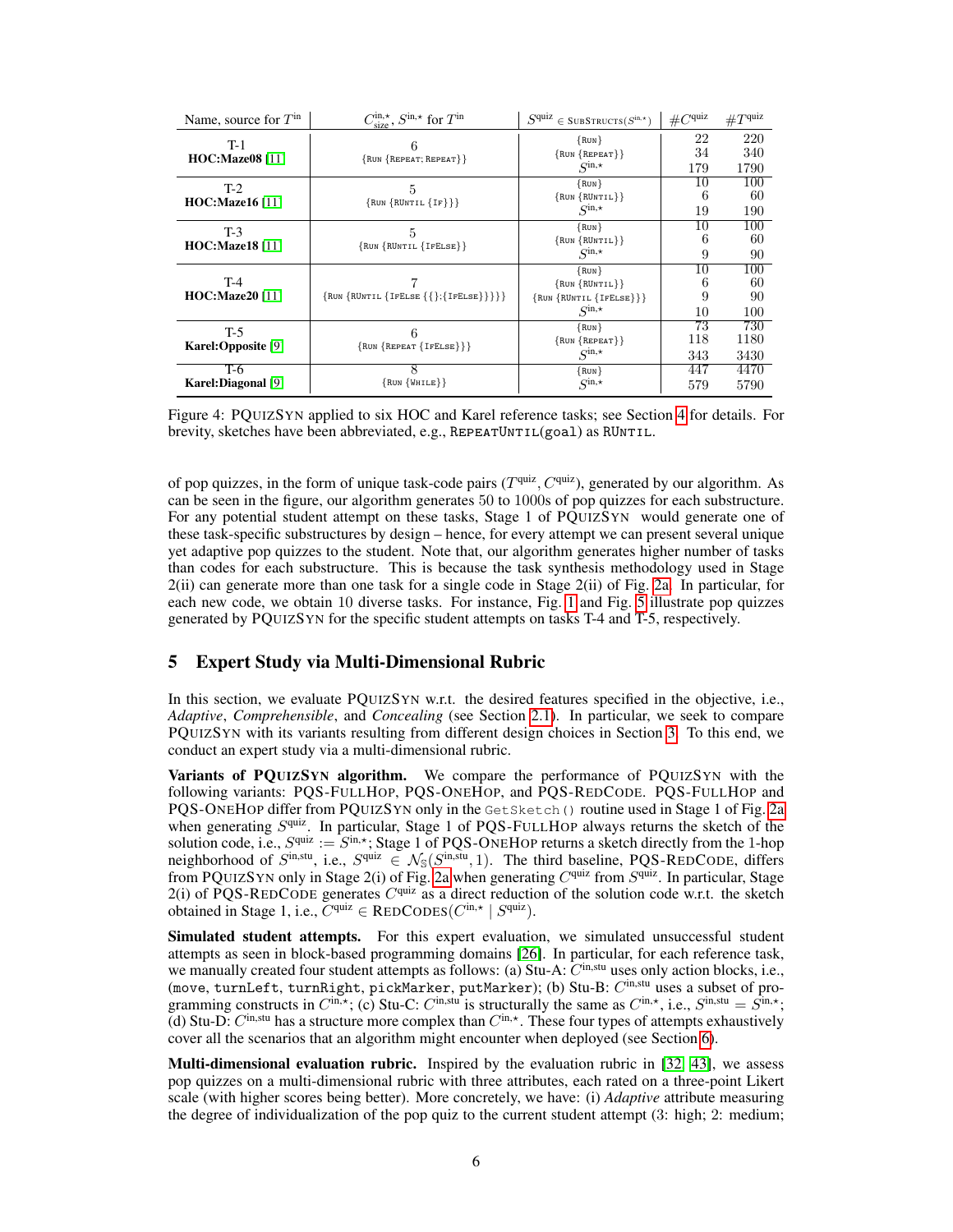<span id="page-6-1"></span>

Figure 5: Analogous to Fig. [1,](#page-1-1) here we illustrate our framework on a Karel task, T-5 (see Fig. [4\)](#page-5-1). Karel tasks [\[25\]](#page-9-1) comprise of a pair of visual grids, (PREGRID, POSTGRID), and the objective is to write code that, when executed, transforms PREGRID to POSTGRID.

1: low); (ii) *Comprehensible* attribute measuring how easy the pop quiz is to comprehend/solve (3: easy; 2: might confuse the student sometimes; 1: either incorrect or is very difficult to solve.); (iii) *Concealing* attribute measuring the extent to which the pop quiz conceals the solution code (3: sufficiently conceals; 2: reveals the solution to some extent; 1: reveals the solution to a large extent). *Overall* denotes the sum of scores across three attributes for a pop quiz.

Expert study setup. We picked three tasks spanning different types of constructs and complexity: T-1, T-4, and T-5 from Fig. [4.](#page-5-1) Thus, in total we evaluated 48 scenarios: 4 algorithm variants  $\times$  4 student types  $\times$  3 tasks (see Figs. [1](#page-1-1) and [5](#page-6-1) as example scenarios). Two researchers, with experience in blockbased programming, evaluated each of the 48 scenarios independently. The evaluation was done through a web survey where a scenario was introduced at random, and assessed based on the rubric.

Expert study results. First, we validate the expert ratings using the quadratic-weighted Cohen's kappa inter-agreement reliability value [\[32\]](#page-9-8) for each attribute: 0.62 (*Adaptive*), 0.69 (*Comprehensible*), 0.79 (*Concealing*), and 0.7 (*Overall*). The values indicate *substantial agreement* between the raters. The average ratings are presented in Fig. [6](#page-6-2) and

<span id="page-6-2"></span>

| Algorithm                |          | Adaptive Comprehensible Concealing   Overall |                       |          |
|--------------------------|----------|----------------------------------------------|-----------------------|----------|
| PQS-FULLHOP $ 2.0(0.7) $ |          | 2.8(0.1)                                     | $3.0(0.0)$   7.8(0.8) |          |
| PQS-ONEHOP $2.8(0.1)$    |          | 2.5(0.6)                                     | $3.0(0.0)$ 8.3(0.7)   |          |
| $PQS$ -REDCODE 2.7(0.3)  |          | 3.0(0.0)                                     | $1.5(0.4)$ 7.2(0.7)   |          |
| POUIZSYN                 | 2.7(0.2) | 3.0(0.0)                                     | 2.9(0.1)              | 8.6(0.3) |

Figure 6: Mean (Variance) attribute ratings for different algorithms. Higher scores are better. PQUIZSYN performs well across all three attributes and has the highest *Overall* score; see Section [5](#page-5-0) for details.

PQUIZSYN has the highest *Overall* score. We analyze these ratings per attribute based on the Kruskal-Wallis significance test [\[21\]](#page-8-19); the results discussed next are statistically significant with p < 0.01. On the *Adaptive* attribute, PQS-FULLHOP performs significantly worse because it does not account for the student attempt (see Section [3.1\)](#page-3-2). On the *Comprehensible* attribute, PQS-ONEHOP performs significantly worse because there are instances where no valid code reduction of C<sup>in,\*</sup> w.r.t. S<sup>quiz</sup> is found (see Footnote [4,](#page-4-2) Section [3.2\)](#page-4-3). Finally, on the *Concealing* attribute, PQS-REDCODE performs significantly worse because it obtains  $C^{quiz}$  via a direct reduction of  $C^{\text{in},\star}$  without any mutation (see Section [3.2\)](#page-4-3).

## <span id="page-6-0"></span>6 User Study via Online Platform

We have built an online platform with our PQUIZSYN framework using the Blockly Games library [\[18\]](#page-8-20). The online platform is publicly accessible – see Footnote [3,](#page-2-3) Section [1.1.](#page-1-2) The platform provides an interface for a participant to practice block-based programming tasks, and receive pop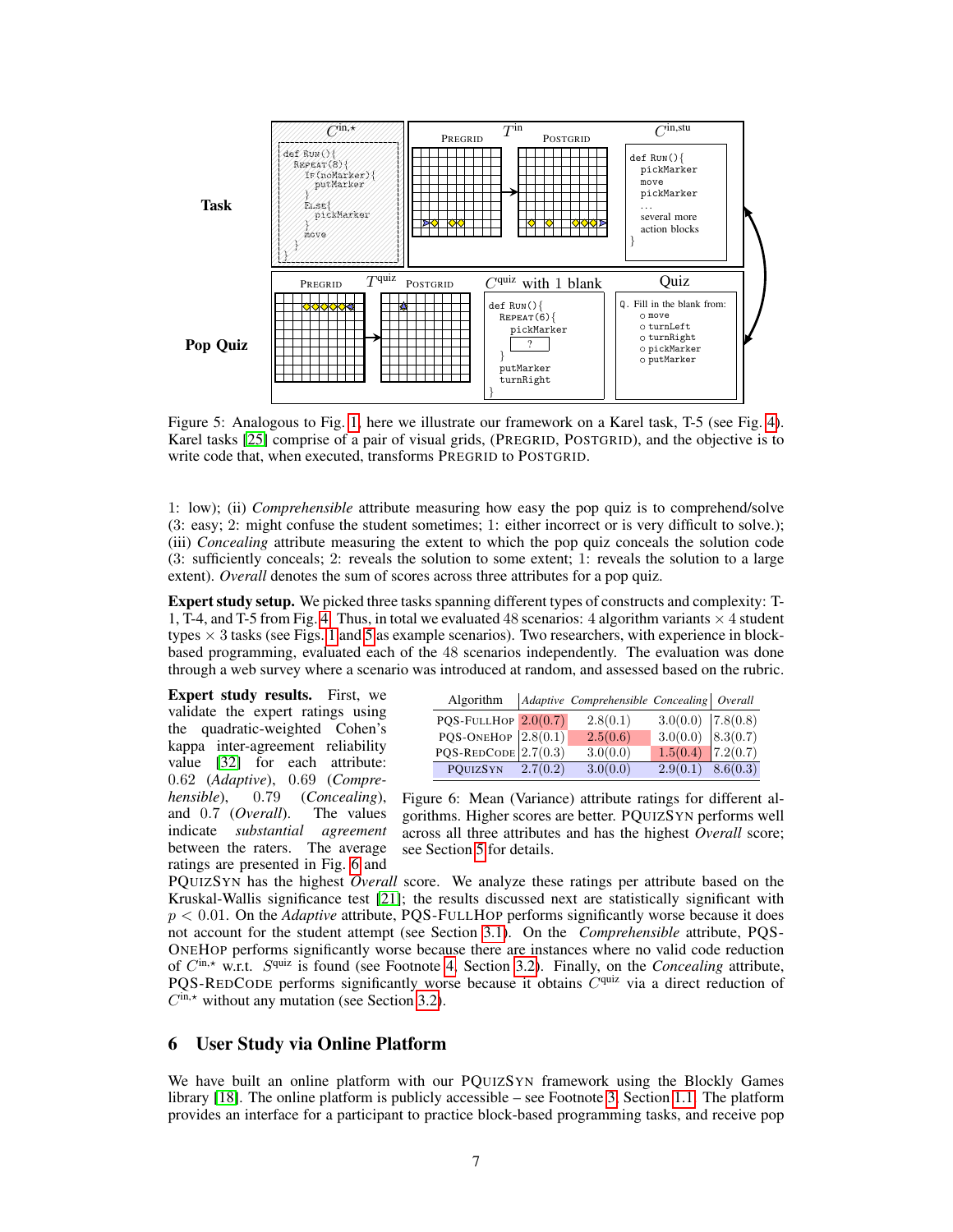quiz based feedback when stuck. In this section, we report results from an initial user study to assess the efficacy of our scaffolding framework in comparison to other feedback methods.

Participation session and feedback methods. A single session on our platform comprises of three steps. In STEP-A, the participant is presented with a task and has 10 execution tries to solve it. If a participant fails to solve the task at STEP-A, they proceed to STEP-B with a randomly assigned feedback method (NOHINT, NEXTSTEP, and PQUIZSYN as discussed below). After STEP-B, the participant resumes their attempt on the task in STEP-C with 10 additional execution tries. Note that the feedback method is invoked only once in a single session. Next, we describe different feedback methods at STEP-B. NOHINT represents a baseline where the participant is directed to STEP-C without any feedback. NEXTSTEP corresponds to next-step hints as feedback where the participant's code is updated to bring it closer to a solution code [\[35,](#page-9-3) [26,](#page-9-4) [36,](#page-9-5) [44,](#page-9-6) [31\]](#page-9-7); we prioritized next-step edits involving programming constructs (e.g., REPEATUNTIL) over basic actions (e.g., move). PQUIZSYN is our pop quiz based feedback.

User study results. We conducted an initial user study with participants recruited from Amazon Mechanical Turk; an IRB approval was received before the study. The participants were US-based adults, without expertise in block-based visual programming. Due to the costs involved (over 3 USD per participant), we selected two tasks for the study: T-3 and T-5 from Fig. [4.](#page-5-1) We present the detailed results in Fig. [7.](#page-7-0) In total, we had 575 unique participants; out of these, 0.774

<span id="page-7-0"></span>

|                                |  |  |  | Feedback   Total (STEP-B)   Fraction solved (STEP-C) |                       |       |
|--------------------------------|--|--|--|------------------------------------------------------|-----------------------|-------|
|                                |  |  |  |                                                      | Both T-3 T-5 Both T-3 | T-5   |
| NOHINT 151 63 88 0.046 0.079   |  |  |  |                                                      |                       | 0.023 |
| NEXTSTEP 146 63 83 0.082 0.127 |  |  |  |                                                      |                       | 0.048 |
| PQUIZSYN 148 62 86 0.128 0.177 |  |  |  |                                                      |                       | 0.093 |

Figure 7: Results for tasks T-3 and T-5 ("Both" represents aggregated results). In STEP-A, we had a total of 575 (293 for T-3, 282 for T-5) participants; about 0.774 (0.642 for T-3, 0.911 for T-5) fraction failed to solve the task at STEP-A and proceeded to STEP-B / STEP-C with a randomly assigned feedback method.

fraction failed to solve the task at STEP-A and proceeded to STEP-B. PQUIZSYN was assigned to 148 participants in STEP-B (0.60 fraction successfully solved the presented pop quiz). Subsequently, 0.128 fraction of these participants solved the task in STEP-C. Here, 0.128 measures the success rate of participants assigned to PQUIZSYN; in comparison, it is 0.082 for NEXTSTEP and 0.046 for NOHINT – see Fig. [7.](#page-7-0) Overall, the performance of PQUIZSYN is better than NEXTSTEP (the gap is not significant w.r.t.  $\chi^2$ -test,  $p = 0.19$ ) and NOHINT (the gap is significant w.r.t.  $\chi^2$ -test,  $p = 0.01$ ) [\[23\]](#page-9-22). These initial results demonstrate the utility of providing pop quiz based feedback.

# 7 Conclusions and Outlook

We proposed a novel scaffolding framework for block-based programming based on pop quizzes that involve inquiry-driven and problem-solving aspects. We developed a modular synthesis algorithm, PQUIZSYN, that generates these pop quizzes. After conducting an expert assessment using a multi-dimensional rubric, we developed an online platform empowered by our scaffolding framework. While initial user study results with our platform demonstrate the utility of our pop quiz based framework, there are several interesting directions to continue this study, including: (i) extending our platform to provide multiple rounds of feedback within a single participation session and measuring the efficacy of different methods; (ii) comparing our synthesized pop quizzes with those generated by experts; (iii) conducting longitudinal studies with novice students to measure long-term improvements in problem solving skills; (iv) extending our framework to more complex block-based programming domains.

Acknowledgments. We would like to thank the reviewers for their feedback. Ahana Ghosh was supported by Microsoft Research through its PhD Scholarship Programme. Adish Singla acknowledges support by the European Research Council (ERC) under the Horizon Europe programme (ERC StG, grant agreement No. 101039090).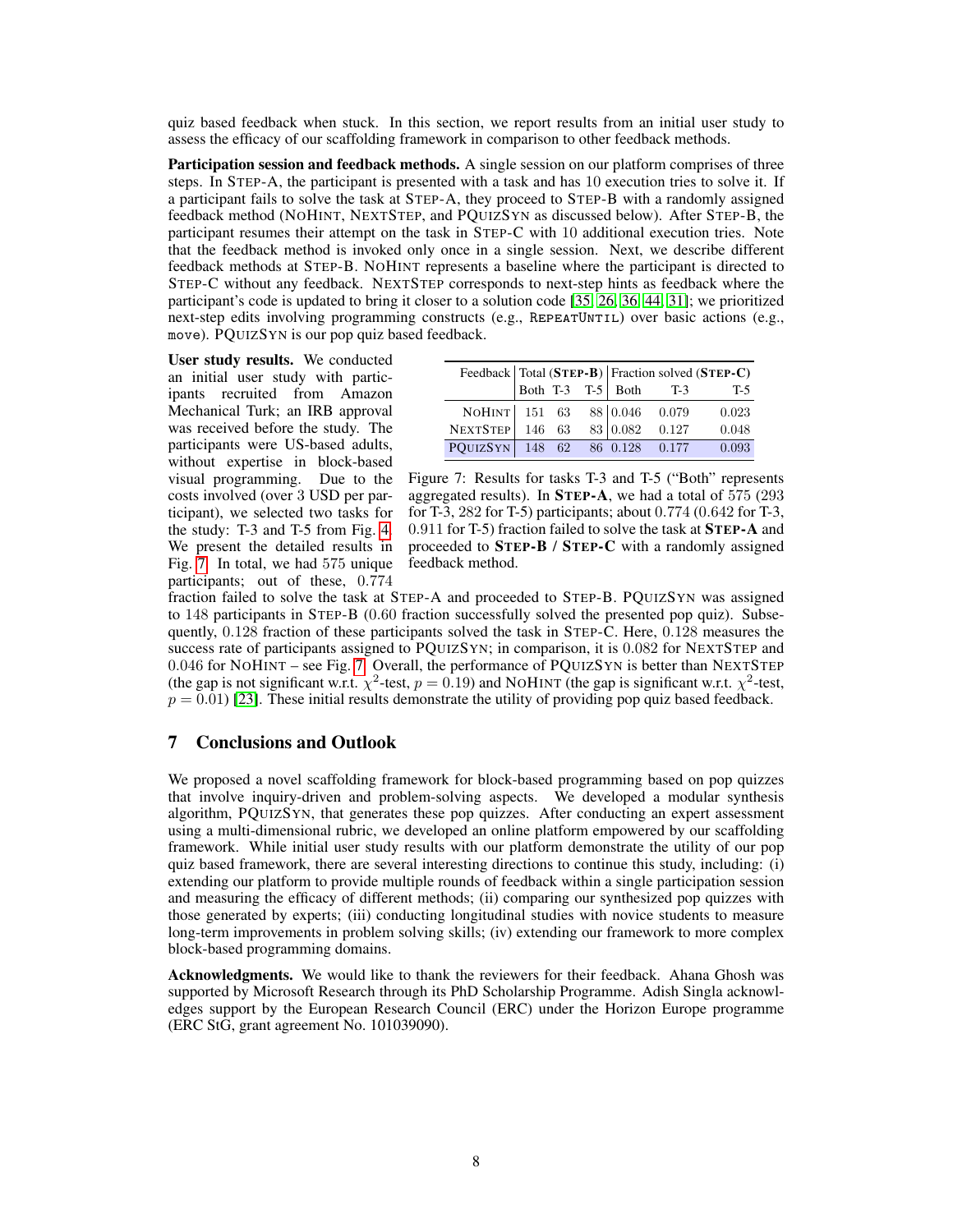#### References

- <span id="page-8-10"></span>[1] Umair Z. Ahmed, Maria Christakis, Aleksandr Efremov, Nigel Fernandez, Ahana Ghosh, Abhik Roychoudhury, and Adish Singla. Synthesizing Tasks for Block-based Programming. In *NeurIPS*, 2020.
- <span id="page-8-11"></span>[2] Umair Z Ahmed, Sumit Gulwani, and Amey Karkare. Automatically Generating Problems and Solutions for Natural Deduction. In *IJCAI*, 2013.
- <span id="page-8-15"></span>[3] Bita Akram, Hamoon Azizsoltani, Wookhee Min, Eric N. Wiebe, Bradford W. Mott, Anam Navied, Kristy Elizabeth Boyer, and James C. Lester. Automated Assessment of Computer Science Competencies from Student Programs with Gaussian Process Regression. In *EDM*, 2020.
- <span id="page-8-12"></span>[4] Chris Alvin, Sumit Gulwani, Rupak Majumdar, and Supratik Mukhopadhyay. Synthesis of Geometry Proof Problems. In *AAAI*, 2014.
- <span id="page-8-6"></span>[5] Rudy Bunel, Matthew J. Hausknecht, Jacob Devlin, Rishabh Singh, and Pushmeet Kohli. Leveraging Grammar and Reinforcement Learning for Neural Program Synthesis. In *ICLR*, 2018.
- <span id="page-8-4"></span>[6] Yuliya Cherenkova, Daniel Zingaro, and Andrew Petersen. Identifying Challenging CS1 Concepts in a Large Problem Dataset. In *SIGCSE*, 2014.
- <span id="page-8-13"></span>[7] Vincent A. Cicirello. On the Role and Effectiveness of Pop Quizzes in CS1. In *SIGCSE*, 2009.
- <span id="page-8-17"></span>[8] CodeHS.com. CodeHS – Teaching Coding and CS. <https://codehs.com/>.
- <span id="page-8-1"></span>[9] CodeHS.com. Intro to Programming with Karel the Dog. [https://codehs.com/info/](https://codehs.com/info/curriculum/introkarel) [curriculum/introkarel](https://codehs.com/info/curriculum/introkarel).
- <span id="page-8-16"></span>[10] Code.org. Code.org – Learn Computer Science. <https://code.org/>.
- <span id="page-8-0"></span>[11] Code.org. Hour of Code – Classic Maze Challenge. [https://studio.code.org/s/](https://studio.code.org/s/hourofcode) [hourofcode](https://studio.code.org/s/hourofcode).
- <span id="page-8-2"></span>[12] Code.org. Hour of Code Initiative. <https://hourofcode.com/>.
- <span id="page-8-3"></span>[13] Christa Cody, Mehak Maniktala, Nicholas Lytle, Min Chi, and Tiffany Barnes. The Impact of Looking Further Ahead: A Comparison of Two Data-driven Unsolicited Hint Types on Performance in an Intelligent Data-driven Logic Tutor. *IJAIED*, 2021.
- <span id="page-8-7"></span>[14] Lucas Cordova, Jeffrey C. Carver, Noah Gershmel, and Gursimran Walia. A Comparison of Inquiry-Based Conceptual Feedback vs. Traditional Detailed Feedback Mechanisms in Software Testing Education: An Empirical Investigation. In *SIGCSE*, 2021.
- <span id="page-8-14"></span>[15] Will Crichton, Georgia Gabriela Sampaio, and Pat Hanrahan. Automating Program Structure Classification. In *SIGCSE*, 2021.
- <span id="page-8-5"></span>[16] Aleksandr Efremov, Ahana Ghosh, and Adish Singla. Zero-shot Learning of Hint Policy via Reinforcement Learning and Program Synthesis. In *EDM*, 2020.
- <span id="page-8-9"></span>[17] Alexandru Ene and Cosmin Stirbu. Automatic Generation of Quizzes for Java Programming Language. In *ECAI*, 2019.
- <span id="page-8-20"></span>[18] Blockly Games. Games for Tomorrow's Programmers. <https://blockly.games/>.
- <span id="page-8-8"></span>[19] Shuchi Grover. Toward A Framework for Formative Assessment of Conceptual Learning in K-12 Computer Science Classrooms. In *SIGCSE*, 2021.
- <span id="page-8-18"></span>[20] Sumit Gulwani, Oleksandr Polozov, and Rishabh Singh. Program Synthesis. *Foundations and Trends® in Programming Languages*, 2017.
- <span id="page-8-19"></span>[21] Thomas W MacFarland and Jan M Yates. Kruskal–Wallis H-test for Oneway Analysis of Variance (ANOVA) by Ranks. In *Introduction to Nonparametric Statistics for the Biological Sciences using R*. Springer, 2016.